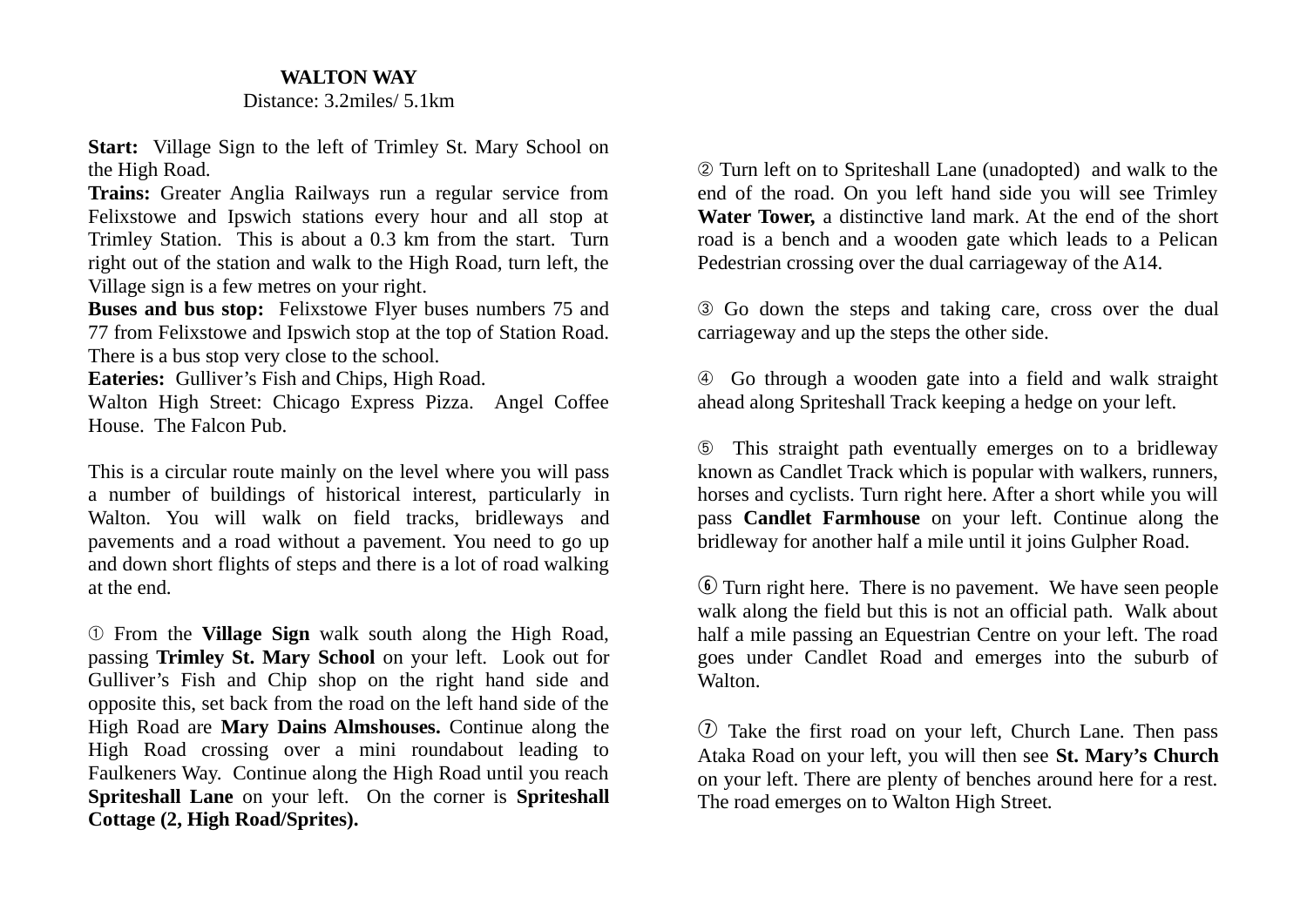**EX Once on the High Street turn left for a few paces to look at a** very unusual **Lock up** or **Prison Cage Bus Shelter**, (you can see the bars over the open window). Now turn round and go back north along the High Street. Go past the church, now on your right. Then continue passing the **Post Office and Angel Inn Coffee House (234, High Street)** on your right. Continue past the Falcon pub and Walton Community Hall. The Half Moon pub is on the opposite side of the road. A little further also on the left look out for Tollgate Garage. To the right of this you should see a sign which says 'Bloomfields'. Look down the private track to the right of the sign and you should **Upper Mill**. If you want to take a closer look at this smock mill you could cross the road and then take the next left turn down Hawkes Lane, and walk a little way until there is a gap in the houses and look over to your left. Before Hawkes Lane on the right hand side of the High Street you will come to an unusual hexagonal pink cottage. This is called **The Roundhouse** and may have been a toll house. Just beyond Hawkes Lane also on the left is Walton Hall Drive which leads to Felixstowe School and Walton Gate estate. Just beyond the drive on the left is **Walton Hall.** Continue walking to the bridge over the A14.

**The Once over the bridge you are now in Trimley St. Mary but** the road changes its name to the High Road. Continue along here until you return to the Village sign.

N.B. *The words that are emboldened can be referenced in a separate Gazetteer also found in this section of the website.*